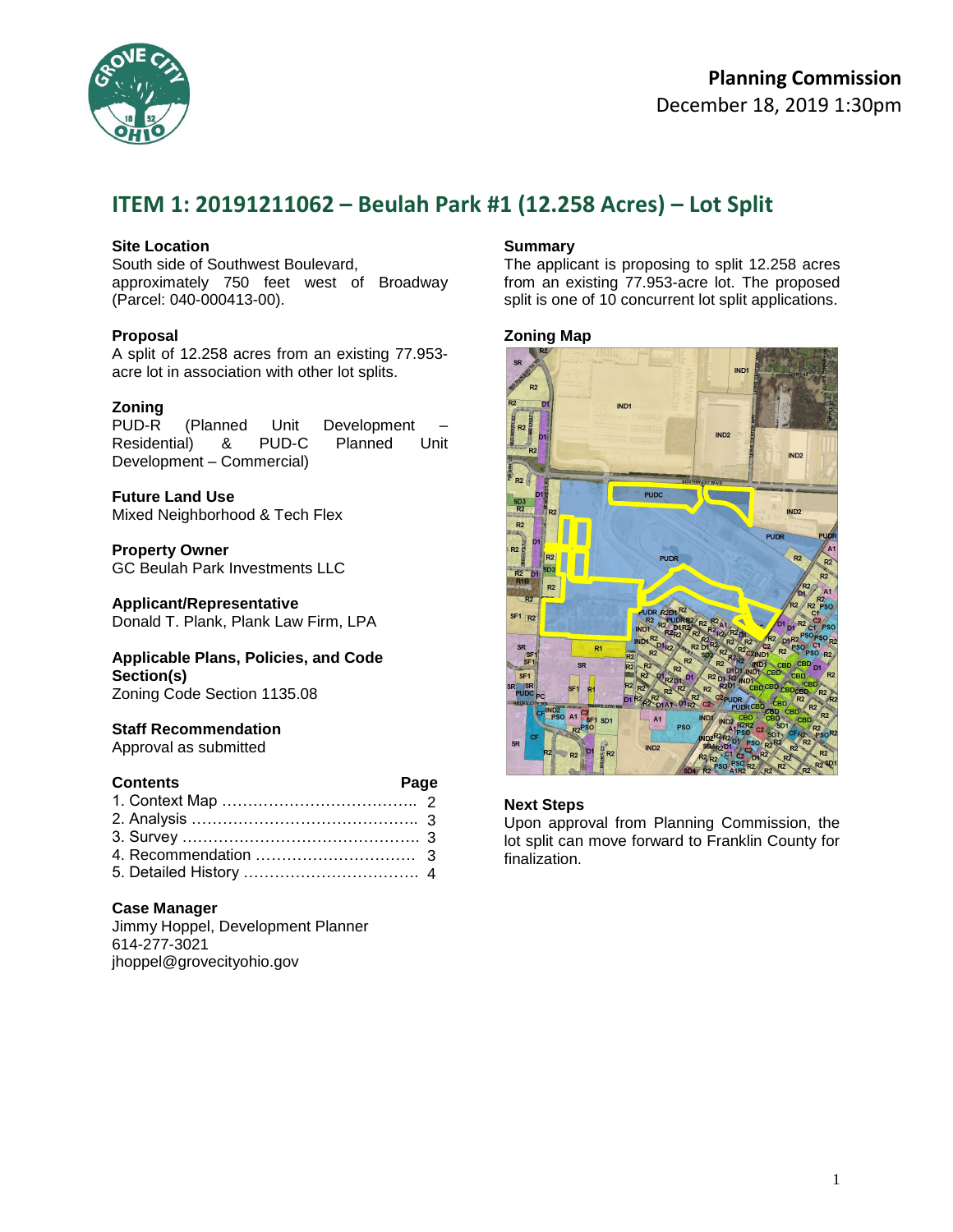# **1. Context Map**

This property is located on the south side of Southwest Boulevard, approximately 750 feet west of Broadway (Parcel: 040-000413-00).





201912110062<br>Beulah Park #1 - Lot Split<br>PID: 040-000413-00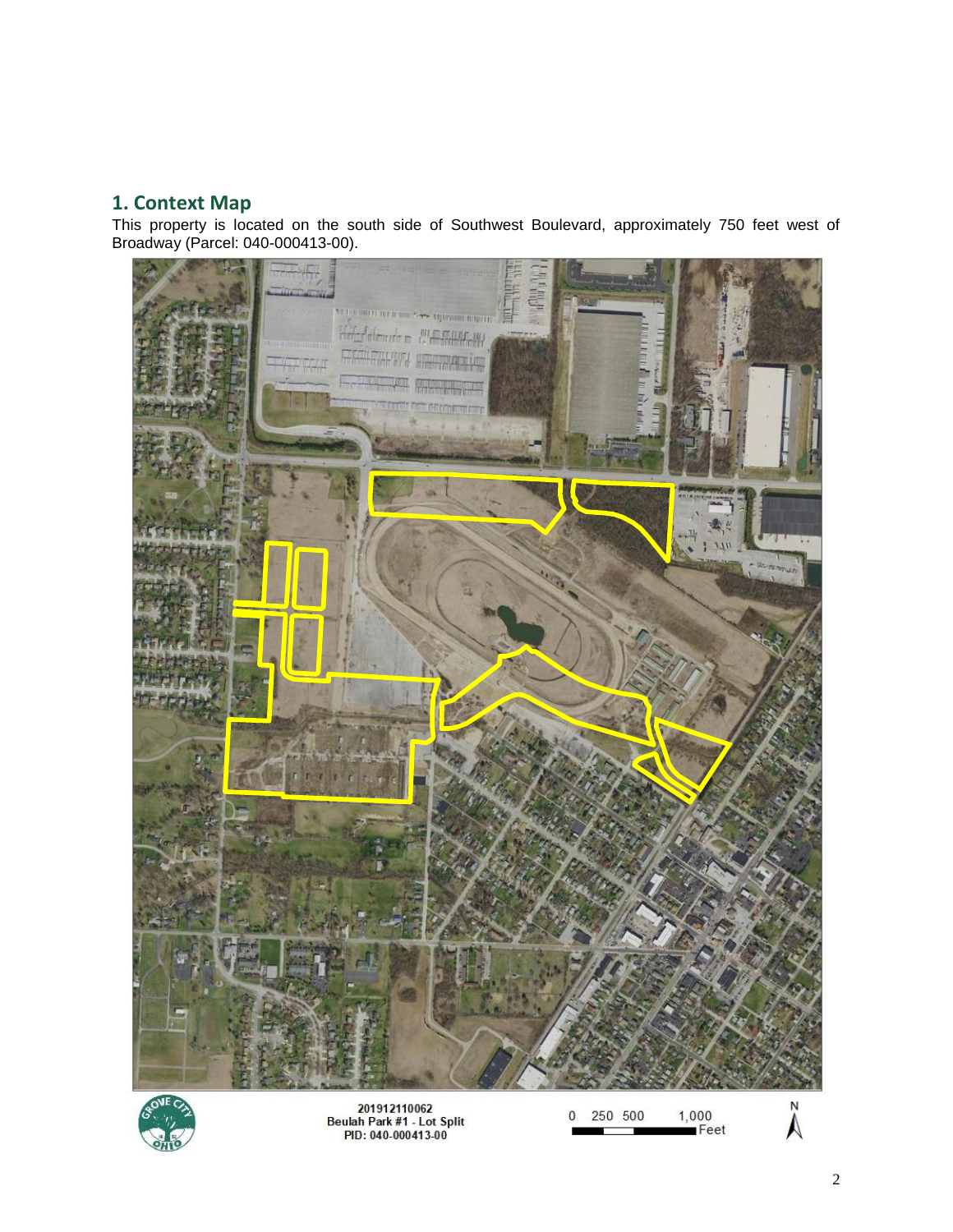### **2. Analysis**

The applicant is proposing to split 12.258 acres from an existing 77.953-acre lot. The parcel to be created is located within Subarea A of the Beulah Park development, located along Southwest Boulevard between Beulah Park Drive and Columbus Street. This is one of 10 disconnected portions of a single parcel. The lot that would be created is already physically and legally bounded as the remainder of the plat approved by C-56-19 and shown on the Beulah Park Roadway Phase I development plan approved with CR-34-18. This lot split is one of 10 lot split applications from the same existing lot that are being proposed concurrently.

Staff is supportive of the proposed lot split as it will clean up an atypical, separated property by placing one of the disconnected portions onto its own lot. Splitting the lot would allow the property to be transferred to a different property owner entity.



## **3. Survey**

### **4. Recommendation**

After review and consideration, the Development Department recommends Planning Commission approve the lot split as submitted.